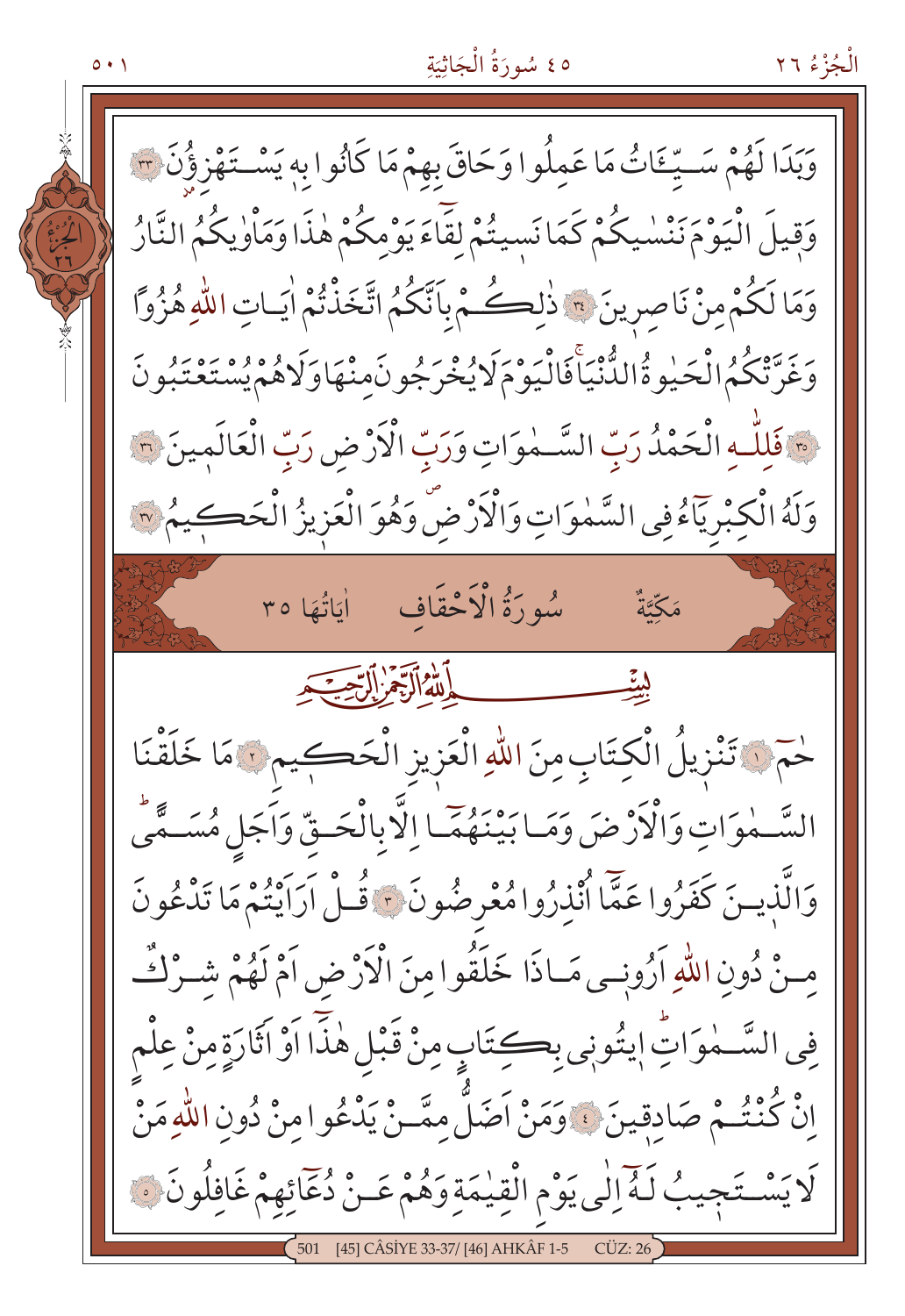# ٤٦ سُورَةُ الْأَحْقَافِ

وَاذَا حُشـرَ النَّاسُ كَانُوا لَهُمْ اَعْذَاءً وَكَانُوا بِعِبَادَتِهِمْ كَافِرِينَ قَ وَإِذَا ثُنْلَى عَلَيْهِمْ اٰيَاتُنَا بَيِّنَاتٍ قَالَ الَّذِينَ كَفَرُوا لِلْحَقِّ لَمَّا جَّاءَهُمْ هٰذَا سَحْرٌ مُبِينٌ ۚ إِذَا مَقُولُونَ افْتَرٰيهُ قُلْ إِنِ افْتَرِيْتُهُ فَلَا تَمْلِكُونَ لِي مِنَ اللَّهِ شَيْــــًاَّ هُوَ اَعْلَمُ بِمَا تُفيضُونَ فيه كَفي بِهِ شَهِيدًا بَيْنِي وَبَيْنَكُمْ وَهُوَ الْغَفُورُ الرَّحِيمُ ۞ قُلْ مَا كُنْتُ بِدْعًا مِنَ الرُّسُلِ وَمَّا اَدْرِي مَا يُفْعَلُ بِي وَلَا بِصَحُّمٍّ إِنْ اَتَّبِـعُ إِلَّا مَـا يُوحِّى إِلَيَّ وَمَّا أَيَا إِلَّا نَذِيـرٌ مُبِينٌ ﴾ قُلْ أَرَاَيْتُمْ إِنْ كَانَ مِنْ عِنْدِ اللَّهِ وَكَفَرْتُمْ بِهِ وَشَهِدَ شَاهِدٌ مِنْ بَنَى إِسْرَايْلَ عَلَى مِثْلِهِ فَأْمَنَ وَاسْتَكْبَرْنَّمُ إِنَّ اللَّهَ لَا يَهْدِى الْقَوْمَ الظَّالِمِينَ ﴾ وَقَالَ الَّذينَ كَفَرُوا للَّذينَ اٰمَنُوا لَوْ كَانَ خَيْرًا مَا سَـبَقُونَآ اِلَيْهِۚ وَاِذْ لَمْ يَهْتَدُوا بِهِ فَسَيَقُولُونَ هٰذَا إِفْكٌ قَدِيمٌ ۚ " وَمِنْ قَبْلِهِ كِتَابُ مُو سِّـى امَامًا وَرَحْمَةً وَهٰذَا كتَابٌ مُصَدّقٌ لِسَانًا عَرَبيًّا لِيُنْذِرَ الَّذِينَ ظَلَمُواْ وَبُشْرٰى لِلْمُحْسنِينَ ۞ إِنَّ الَّذِينَ قَالُوا رَبُّنَا اللَّهُ ثُمَّ اسْتَقَامُوا فَلَا خَـوْفٌ عَلَيْهِمْ وَلَا هُمْ يَحْزَنُونَ ۚ ﴾ أُولَٰئَكَ اَصْحَابُ الْجَنَّةِ خَالِدِينَ فِيهَاْ جَزّاءً بِمَا كَانُوا يَعْمَلُونَ ۞ CÜZ: 26 [46] AHKÂF 6-14

الْجُزْءُ ٢٦

 $0.17$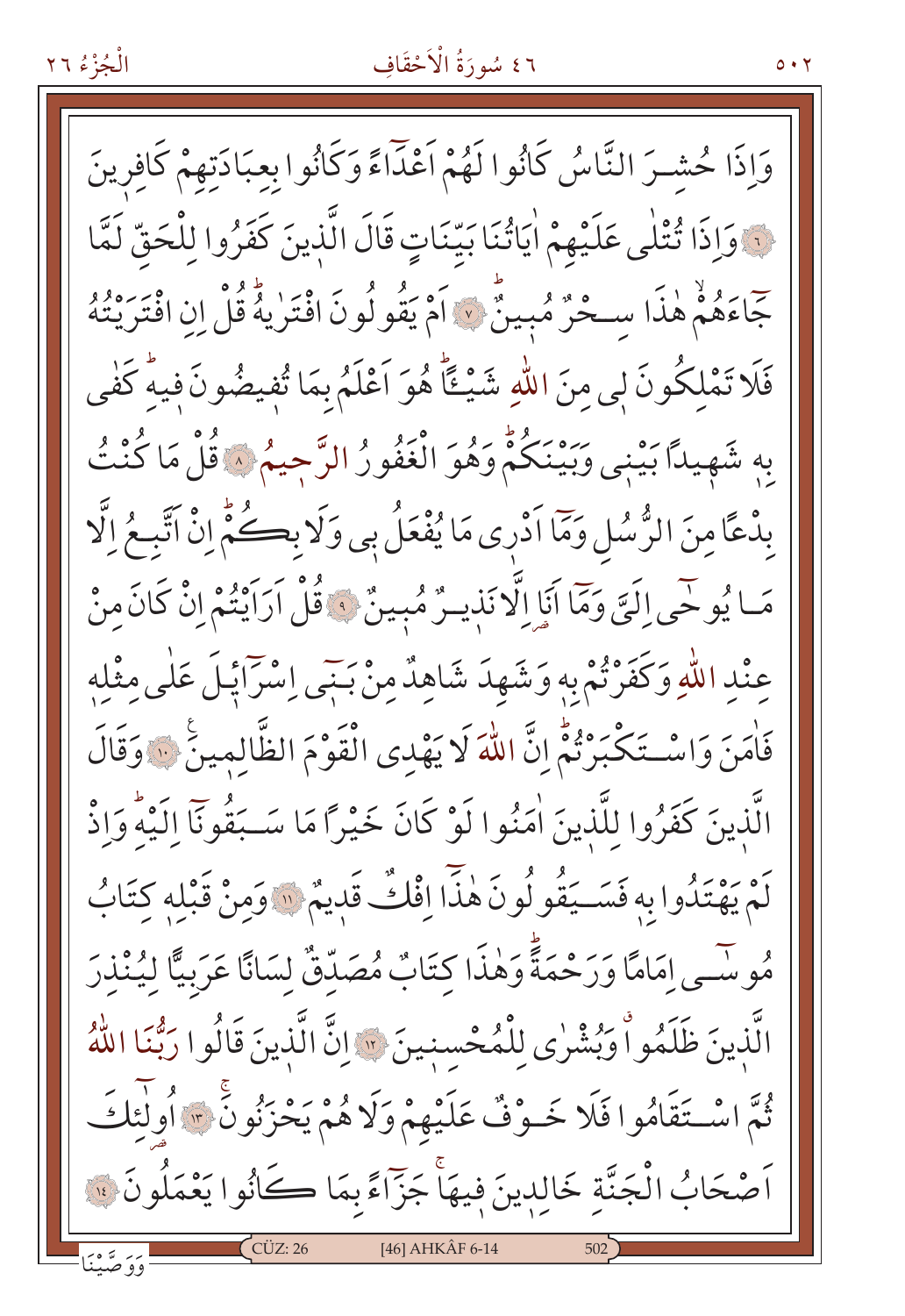# ٤٦ سُورَةُ الْأَحْقَافِ

الْجُزْءُ ٢٦

وَوَصَّيْنَا الْإِنْسَانَ بِوَالِدَيْهِ إِحْسَانَاً حَمَلَتْهُ أُمُّهُ كُرْهًا وَوَصْعَتْهُ كُرْهَاً وَحَمْلُهُ وَفِصَالُهُ ثَلْثُونَ شَـهْراً حَتَّى اذَا بَلَغَ اَشُـلَّهُ وَبَلَغَ اَرْبَعينَ سَنَةً قَالَ رَبِّ أَوْزِعْنِي أَنْ أَشْكُرَ نِعْمَتَكَ الَّتِي أَنْعَمْتَ عَلَيَّ وَعَلٰى وَالذَيَّ وَاَنْ اَعْمَلَ صَالِحًا تَرْضٰيهُ وَاَصْلِحْ لِي فِي ذُرِّيَّتِيْ إِنِّي ثُبْتُ إِلَيْكَ وَإِنِّي مِنَ الْمُسْلِمِينَ ﴾ أُولٰئِكَ الَّذِينَ نَتَقَبَّلُ عَنْهُمْ أَحْسَىنَ مَا عَمِلُوا وَنَتَجَـاوَزْ عَنْ سَـيِّـئَاتِهِمْ فَبِي أَصْحَابِ الْجَنَّةُ وَعْدَ الصَّدْقِ الَّذِي كَانُوا يُوعَدُونَ ۞ وَالَّذِي قَالَ لوَالدَيْه أَفِّ لَكُمَّا اَتَّعِدَانِنِي اَنْ أُخْرَجَ وَقَدْ خَلَتِ الْقُرُونُ مِنْ قَبْلِي وَهُمَا يَسْتَغِيثَانِ اللَّهَ وَيْلَكَ امِنّْ إِنَّ وَعْدَ اللَّهِ حَقٌّ فَيَقُـولُ مَا هٰذَّا الَّا اَسَـاطِيرُ الْأَوَّلِينَ ﴾ أُولٰئِكَ الَّذِينَ حَقَّ عَلَيْهِـمُ الْقَوْلُ فِي أُمَم قَـدْ خَلَتْ مِنْ قَبْلِهِمْ مِنَ الْجِنّ وَالْإِنْسِ اِنَّهُمْ كَانُوا خَاسِـرِينَ ۞ وَلِكُلِّ دَرَجَاتٌ مِمَّا عَمِلُواْ وَلِيُوَفِّيَهُمْ أَعْمَالَهُمْ وَهُمْ لَا يُظْلَمُونَ وَ وَيَوْمَ يُعْـرَ ضُ الَّذِينَ كَفَرُوا عَلَى النَّارُ اَذْهَبْتُمْ طَيِّبَاتِكُمْ فِي حَيَاتِكُمُ الدُّّنْيَا وَاسْتَمْتَعْتُمْ بِهَأْ فَالْيَوْمَ تُجْزَوْنَ عَذَابَ الْهُونِ بِمَا كُنْتُمْ تَسْتَكْبِرُونَ فِي الْأَرْضِ بِغَيْرِ الْحَقِّ وَبِمَا كُنْتُمْ تَفْسُقُونَ ۞ [46] AHKÂF 15-20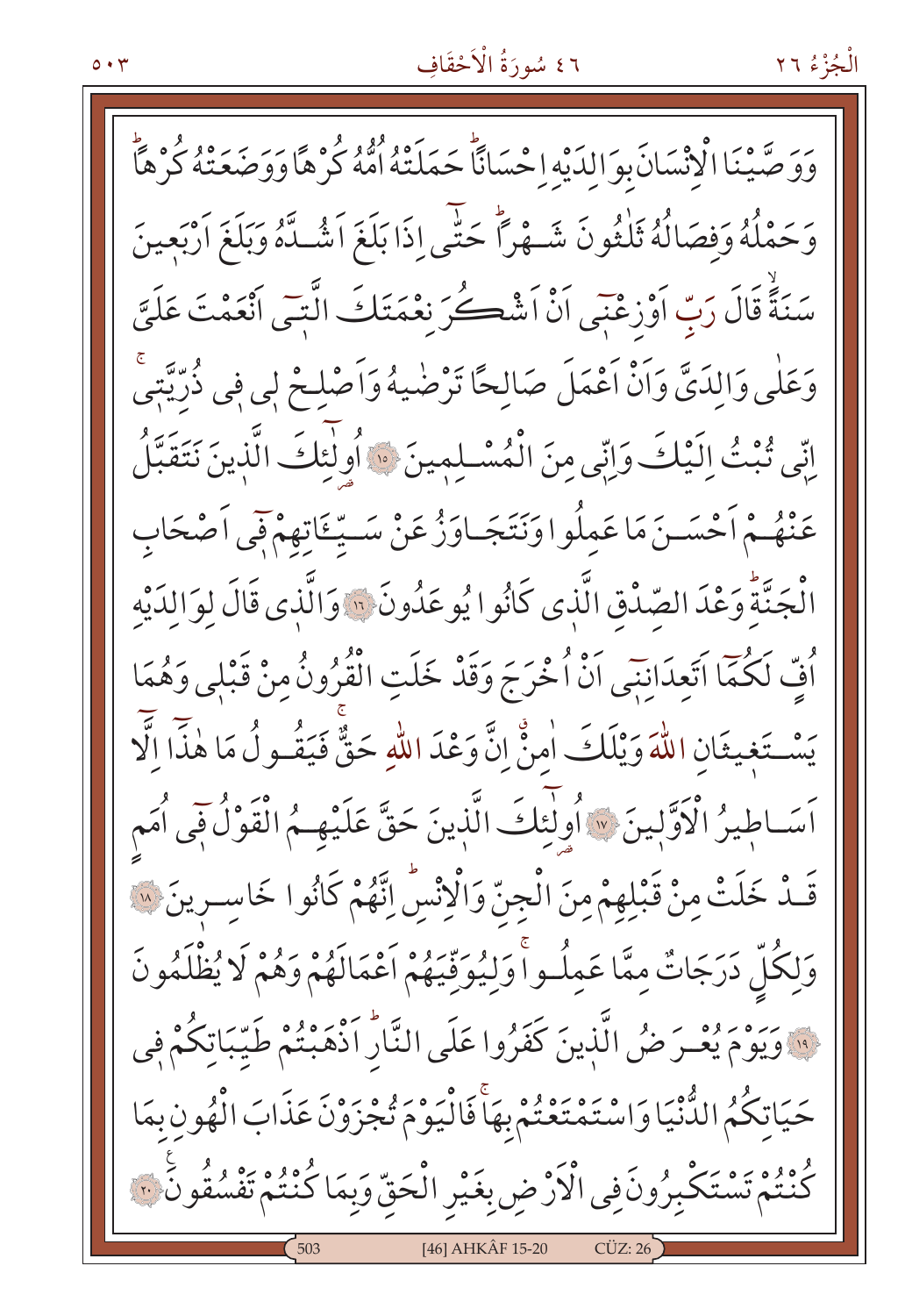#### ٤٦ سُورَةُ الْأَحْقَافِ

وَاذْكُـرْ اَخَا عَادٍّ إِذْ اَنْذَرَ قَوْمَهُ بِالْأَحْقَاف وَقَدْ خَلَتِ الثُّذُرُ مِنْ بَيْـنِ يَدَيْهِ وَمِنْ خَلْفِهِ اَلَّا تَعْبُدُوا إِلَّا اللَّهَ إِنِّي اَخَافُ عَلَيْڪُمْ عَذَابَ يَوْمٍ عَظِيمٍ ۞ قَالُوا اَجِئْتَنَا لِتَأْفِكَنَا عَنْ اٰلِهَتِنَا فَأْتِنَا بِمَا تَعِدُّنَا إِنْ كُنْتَ مِنَ الصَّادقِينَ \* قَالَ إِنَّمَا الْعِلْمُ عِنْدَ اللَّهِ وَأَبَلَّغُكُمْ مَا أَرْسِـلْتُ بِهِ وَلْڪنِّي اَرِيكُمْ قَوْمـَّا تَجْهَلُونَ حَ فَلَمَّا رَأَوْهُ عَارِضًا مُسْتَقْبِلَ أَوْدِيَتِهِمْ قَالُوا هٰذَا عَارِضٌ مُمْطِرُنَـاً بَلْ هُوَ مَا اسْـتَعْجَلْتُمْ بِـهِ رِيحٌ فِيهَا عَـذَابٌ اَلِيمٌ \*\* تُدَمِّرُ كُلَّ شَئْءٍ بِأَمْرِ رَبِّهَا فَأَصْبَحُوا لَا يُزَّى إِلَّا مَسَاكِنُهُمْ كَذٰلِكَ نَجْزى الْقَوْمَ الْمُجْرِمِينَ ۞ وَلَقَدْ مَكَّنَّاهُمْ فِيمَّا اِنْ مَكَّنَّاكُمْ فِيهِ وَجَعَلْنَا لَهُمْ سَمْعًا وَابْصَارًا وَاَفْعَدَةً فَمَّا اَغْنٰى عَنْهُمْ سَـهْغُهُمْ وَلَّا أَبْصَارُهُمْ وَلَّا أَفْـئَدَّتُهُمْ مِنْ شَـئِ ءِ اِذْ كَانُوا يَجْحَـٰدُونَ بِاٰيَاتِ اللّٰهِ وَحَاقَ بِهِمْ مَا كَانُوا بِهِ يَسْـتَهْزِؤُنَّ ٣ وَلَقَدْ اَهْلَكْنَا مَا حَوْلَكُمْ مِنَ الْقُرٰى وَصَرَّفْنَا الْأَيَاتِ لَعَلَّهُمْ يَرْجِعُــونَ ۞ فَلَوْلَا نَصَرَهُمُ الَّذِينَ اتَّخَــذُوا مِنْ دُونِ اللّٰهِ قُرْبَانًا اْلِهَةً بَلْ ضَلُّوا عَنْهُمْ وَذٰلِكَ اِفْكُهُمْ وَمَا كَانُوا يَفْتَرُونَ ۞ [46] AHKÂF 21-28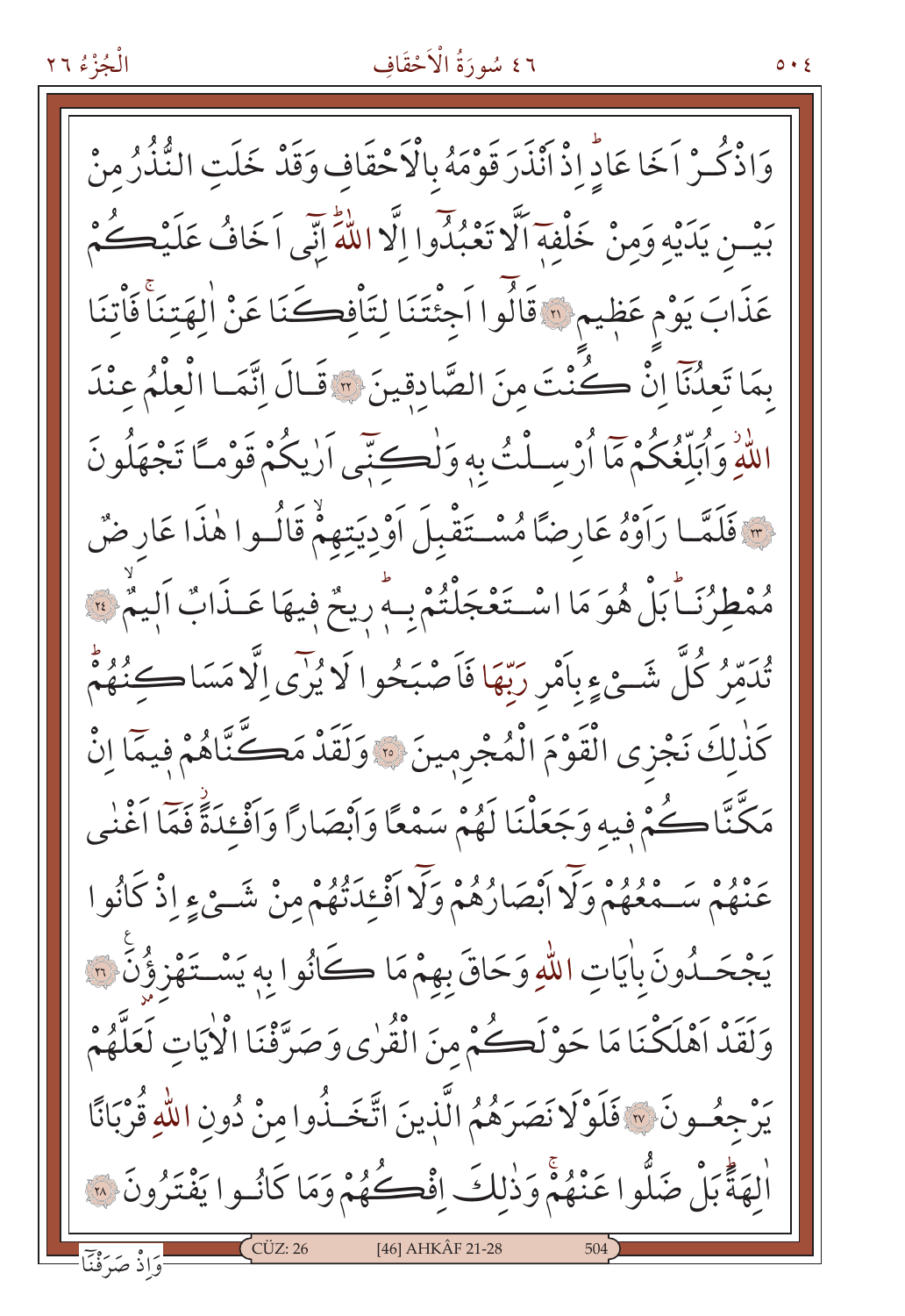#### ٤٦ سُورَةُ الْأَحْقَافِ

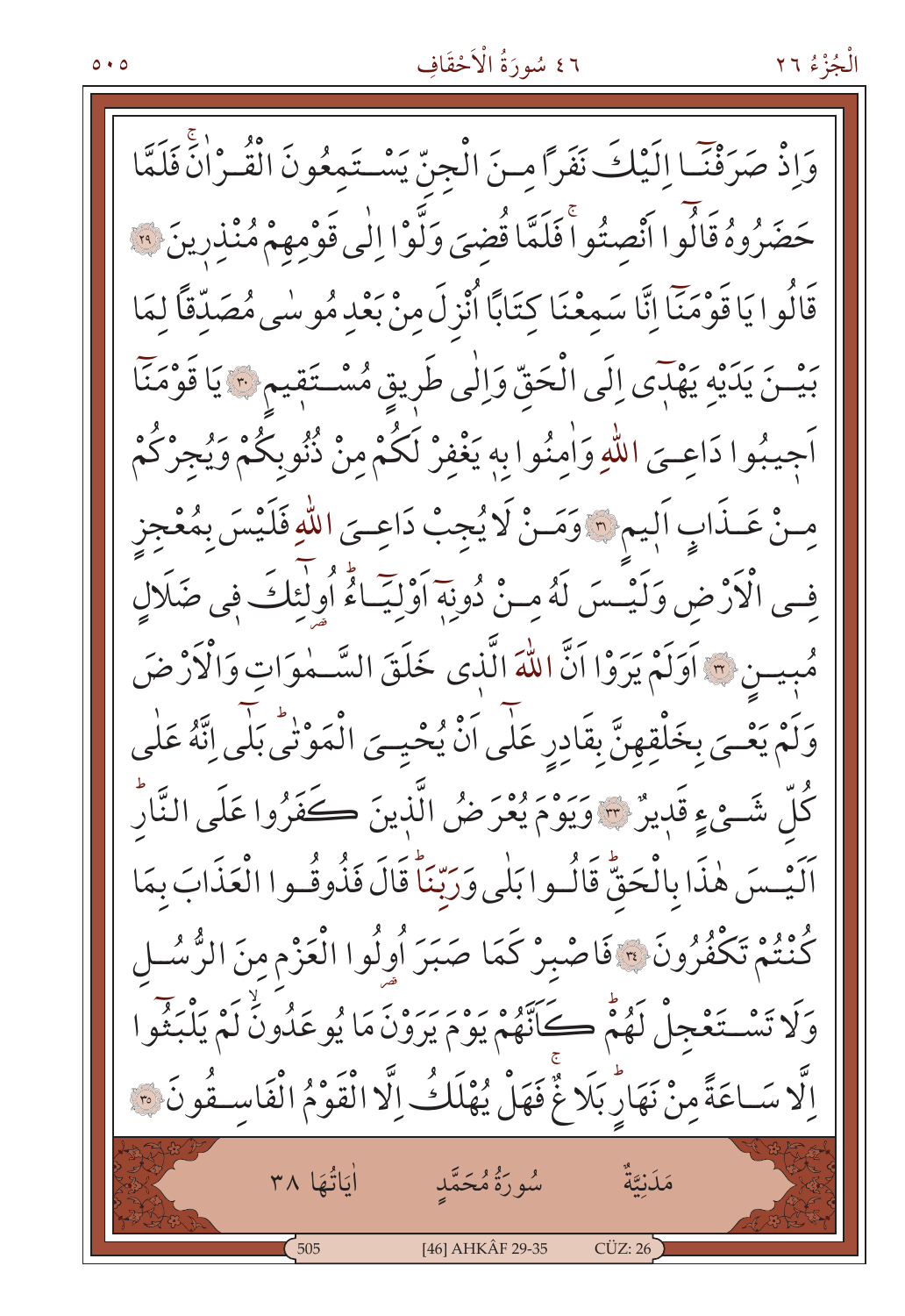الْجُزْءُ ٢٦

٤٧ سُورَةُ مُحَمَّدٍ

ٱلَّذِينَ كَفَرُوا وَصَدُّوا عَنْ سَبِيلِ اللَّهِ اَضَلَّ اَعْمَالَهُمْ لَاوَالَّذِينَ اٰمَنُوا وَعَمِلُواالصَّالِحَاتِ وَاٰمَنُوابِمَانُزِّلَ عَلٰى مُحَمَّدِ وَهُوَ الْحَقُّ مِنْ رَبِّهِمْ كَفَّرَ عَنْهُمْ سَيِّۓتِهِمْ وَأَصْلَحَ بَالَهُمْ فَ ذٰلِكَ بِأَنَّ الَّذِينَ كَفَرُوا اتَّبَعُوا الْبَاطِلَ وَإِنَّ الَّذِينَ اٰمَنُوا اتَّبَعُوا الْحَقَّ منْ رَبِّهِمّْ كَذٰلِكَ يَضْرِبُ اللَّهُ لِلنَّاسِ اَمْثَالَهُـمْ ﴾ فَإِذَا لَقِيتُمُ الَّذِينَ كَفَرُوا فَضَـرْبَ الرَّقَابُ حَتَّى اذاً اتْخَنْتُهُوهُمْ فَشُـدُّوا الْوَثَـاقُّ فَإِمَّا مَنَّا بَعْدُوَامَّا فِـدَاءً حَتّٰبِي تَضَعَ الْحَرْبُ اَوْزَارَهَاۚ ذٰلِكَّ وَلَوْ يَشَّاءُ اللَّهُ لَانْتَصَـرَ مِنْهُمْ وَلٰكِنْ لِيَبْلُوَا بَعْضَكُمْ بِبَعْضٍ وَالَّذِينَ قُتِلُوا فِي سَبِيلِ اللَّهِ فَلَنْ يُضِلَّ اَعْمَالَهُمْ فَ سَيَهْدِيهِمْ وَيُصْلِحُ بَالَهُمْ ﴾ وَيُدْخِلُهُمُ الْجَنَّةَ عَرَّفَهَا لَهُمْ ﴾ يَآ اَيُّهَا الَّذِينَ اٰمَنُوا اِنْ تَنْصُرُوا اللَّهَ يَنْصُرْكُمْ وَيُثَبّتْ أَقْدَامَكُمْ ۞ وَالَّذِينَ كَفَرُوا فَتَعْسَّا لَهُمْ وَاَضَلَّ اَعْمَالَهُمْ ﴾ ذٰلكَ بِاتَّهُمْ ڪَرِهُوا مَا اُنْزَلَ اللَّهُ فَاَحْبَطَ اَعْمَالَهُمْ وَ اَفَلَمْ يَسِيرُوافِي الْأَرْضِ فَيَنْظُرُوا كَيْفَ كَانَ عَاقِبَةُ الَّذِينَ مِنْ قَبْلِهِمْ دَمَّـرَ اللّهُ عَلَيْهِمْ وَلِلْكَافِرِينَ اَمْثَالُهَا نَ ذٰلكَ بِأَنَّ اللَّهَ مَوْلَى الَّذِينَ اٰمَنُوا وَأَنَّ الْكَافِرِينَ لَا مَوْلَى لَهُمْ لِلَّهَ

 $0.7$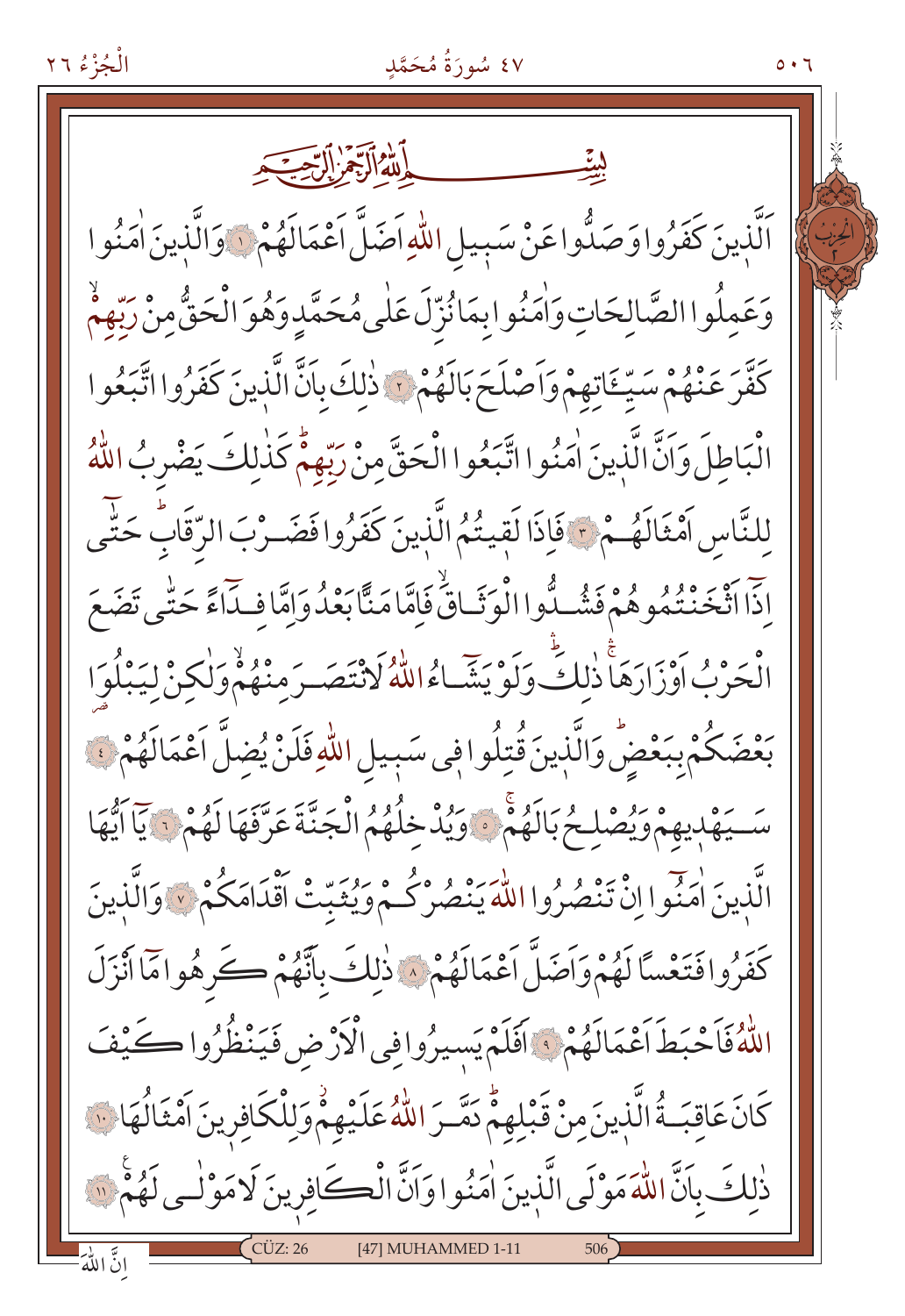#### ٤٧ سُورَةُ مُحَمَّدٍ

الْجُزْءُ ٢٦

انَّ اللّٰهَ يُدْخِلُ الَّذينَ اٰمَنُوا وَعَمِلُوا الصَّالِحَاتِ جَنَّاتٍ تَجْرِى مِنْ تَحْتِهَا الْأَنْهَارُّ وَالَّذِينَ كَفَرُوا يَتَمَتَّعُونَ وَيَاْكُلُونَ كَمَا تَاْكُلُ الْأَنْعَامُ وَالنَّـارُ مَثْوًى لَهُمْ ۚ وَكَايِّنْ مِنْ قَرِيَةٍ هِيَ اَشَــدٌّ قُوَّةً مِنْ قَرْيَتِكَ الَّتِّي اَحْرَجَتْكَ اَهْلَكْنَاهُمْ فَلَانَاصِرَ لَهُمْ لَا اَفَمَنْ كَانَ عَلٰى بَيِّنَةٍ منْ رَبِّه كَمَنْ زُيِّنَ لَهُ سُوءُ عَمَلِهِ وَاتَّبَعُوا أَهْوَاءَهُمْ ۚ مَثَلُ الْجَنَّةِ الَّتِي وُعِدَ الْمُتَّقُونَ فِيهَا انْهَارُ مِنْ مَاءٍ غَيْرِ اٰسِـنَّ وَانْهَارُ مِنْ لَبَنِ لَمْ يَتَغَيَّرْ طَعْمُهُ وَأَنْهَارُ مِنْ خَمْرٍ لَذَّةٍ لِلشَّارِبِينَ وَأَنْهَارُ مِنْ عَسَلٍ مُصَفَّى وَلَهُمْ فِيهَا مِنْ كُلِّ الثَّمَرَاتِ وَمَغْفِرَةٌ مِنْ رَبِّهِمْ كَمَنْ هُوَ خَالِدٌ فِي النَّارِ وَسُقُواهَاءً حَمِيمًا فَقَطَّعَ اَمْعَاءَهُمْ ﴾ وَمنْهُمْ مَنْ يَسْتَمِعُ إِلَيْكَ حَتَّى إِذَا خَرَجُوا مِنْ عِنْدِكَ قَالُوا لِلَّذِينَ أُوتُوا الْعِلْمَ مَاذَا قَالَ اٰنِفًّآ اُولَّنِكَ الَّذِينَ طَبَعَ اللَّهُ عَلَى قُلُوبِهِمْ وَاتَّبَعُوا أَهْوَاءَهُمْ لِلْوَالَّذِينَ اهْتَدَوْا زَادَهُمْ هُدًى وَاٰتِيهُمْ تَقُوٰيهُمْ لِلْافَهَلْ يَنْظُرُونَ إِلَّا السَّـاعَةَ أَنْ تَأْتِيَهُمْ بَغْتَةً فَقَدْ جَاءَ أَشْـرَاطُهَأَ فَأَنِّي لَهُمْ إِذَا جَاءَتْهُمْ ذِكْرٰ يِهُمْ » فَاعْلَمْ أَنَّهُ لَا إِلٰهَ إِلَّا اللَّهُ وَاسْتَغْفِرْ لِذَنْبِكَ وَلِلْمُؤْمِنِيسَ وَالْمُؤْمِنَاتِ وَاللَّهُ يَعْلَمُ مُتَقَلَّبَكُمْ وَمَثْوٰ يِكُمّْ ۚ وَا [47] MUHAMMED 12-19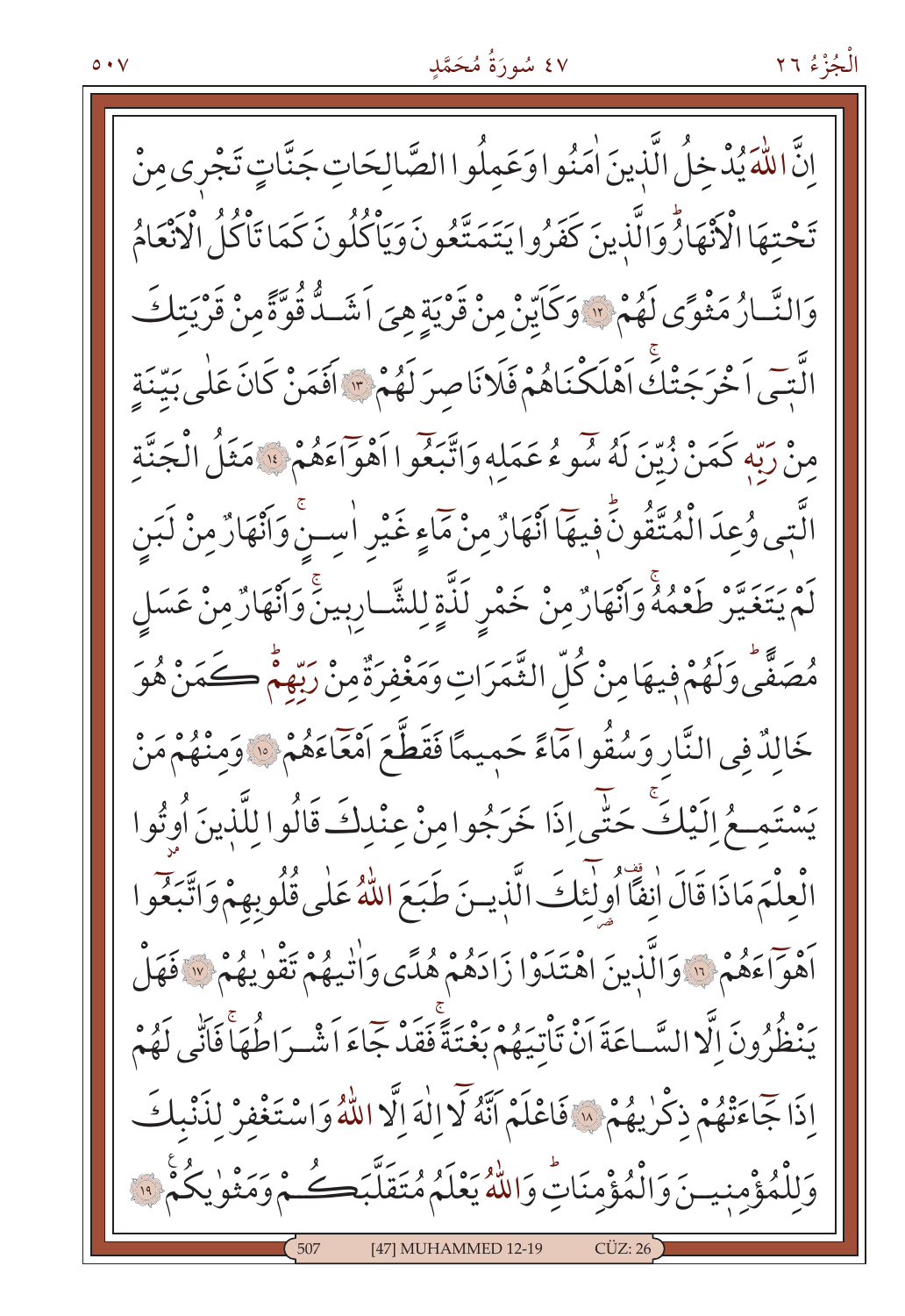## ٤٧ سُورَةُ مُحَمَّدِ

وَيَقُولُ الَّذِينَ اٰمَنُوا لَـوْلَا نُزِّلَتْ سُـورَةٌ فَـاِذَا اُنْزِلَتْ سُورَةٌ مُحْكَمَةٌ وَذُكِرَ فيهَا الْقتَالُ رَاَيْتَ الَّذينَ في قُلُوبِهِمْ مَرَضٌ يَنْظُرُونَ إِلَيْكَ نَظَرَ الْمَغْشَىِّ عَلَيْهِ مِنَ الْمَوْتِ فَأَوْلَى لَهُمْ ﴾ طَاعَـةٌ وَقَوْلٌ مَعْـرُوفٌ فَاذَا عَزَمَ الْأَمْرُ فَلَوْ صَدَقُوا اللَّهَ لَكَانَ خَيْراً لَهُمْ ۞ فَهَلْ عَسَيْتُمْ إِنْ تَوَلَّيْتُمْ أَنْ تُفْسِدُوا فِي الْأَرْضِ وَتُقَطِّعُوا أَرْحَامَكُمْ قَ أُولَٰئِكَ الَّذِينَ لَعَنَهُمُ اللَّهُ فَأَصَمَّهُمْ وَأَعْمَى أَبْصَارَهُمْ حَ اَفَلَا يَتَدَبَّـرُونَ الْقُرْاٰنَ اَمْ عَلٰـى قُلُـوبِ اَقْفَالُهَا ﴾ إنَّ الَّذينَ ارْتَدُّوا عَلَى اَدْبَارِهِمْ مِنْ بَعْدِ مَـا تَبَيَّنَ لَهُمُ الْهُدَىٰ الشَّيْطَانُ سَوَّلَ لَهُمْ وَأَمْلَى لَهُمْ \* ذٰلِكَ بِأَنَّهُمْ قَالُوا لِلَّذِينَ كَرِهُوا مَا نَزَّلَ اللَّهُ سَنُطِيعُكُمْ فِي بَعْضِ الْآمْرِ وَاللَّهُ يَعْلَمُ إِسْرَارَهُمْ لَّ فَكَيْفَ إِذَا تَوَفَّتْهُمُ الْمَلْئِكَةُ يَضْرِبُونَ وُجُوهَهُمْ وَأَدْبَارَهُمْ ۞ ذَلِكَ بِأَنَّهُمُ اتَّبَعُوا مَّا أَسْخَطَ اللَّهَ وَكَرِهُوا رِضْوَانَهُ فَأَحْبَطَ أَعْمَالَهُمْ ۞ أَمْ حَسَبَ الَّذِينَ فِي قُلُوبِهِمْ مَرَ ضُ اَنْ لَـنْ يُخْرِجَ اللَّهُ اَصْغَانَهُمْ لِنَّ [47] MUHAMMED 20-29

 $\circ \cdot \wedge$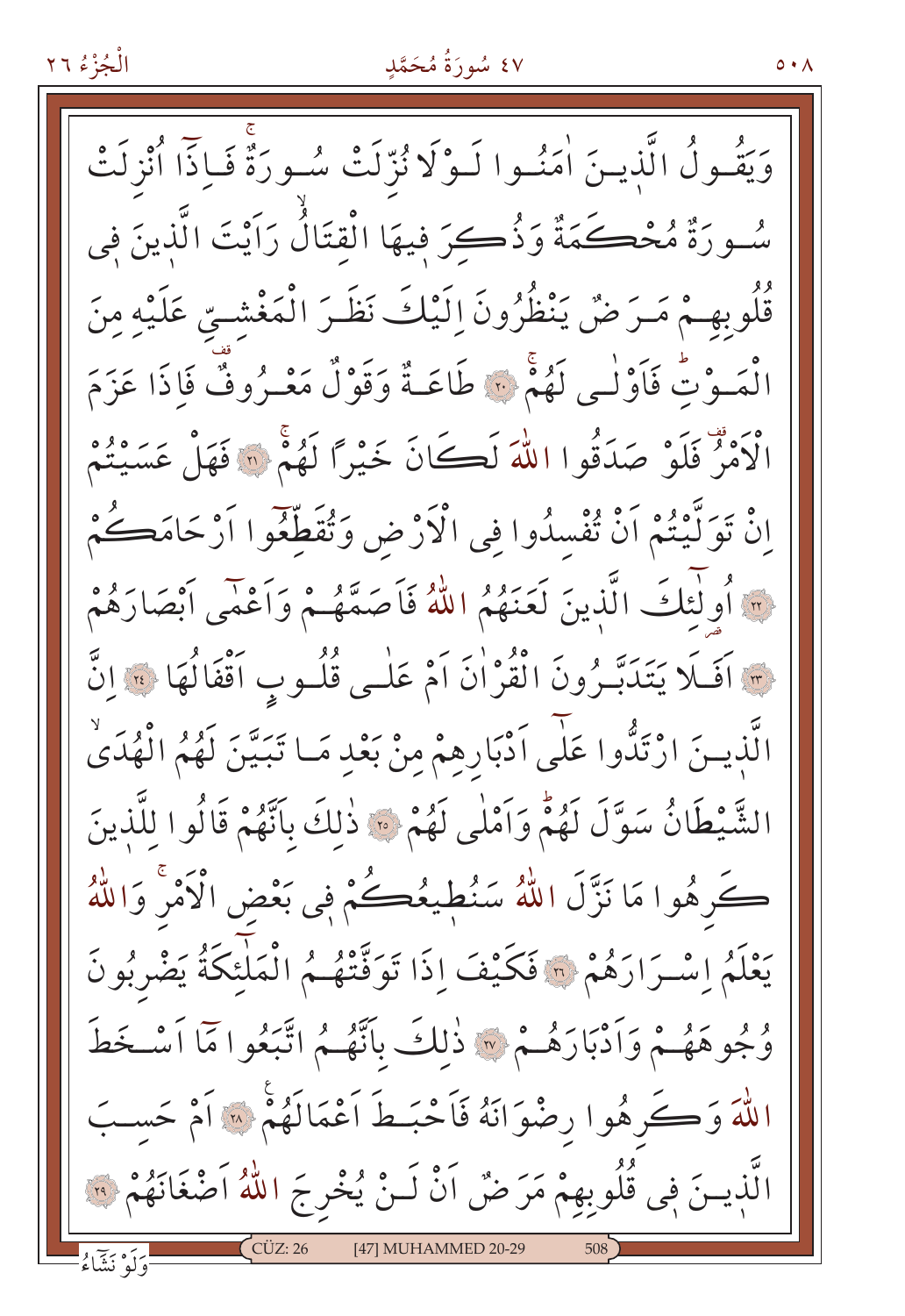$0.49$ 

## ٤٧ سُورَةُ مُحَمَّدِ

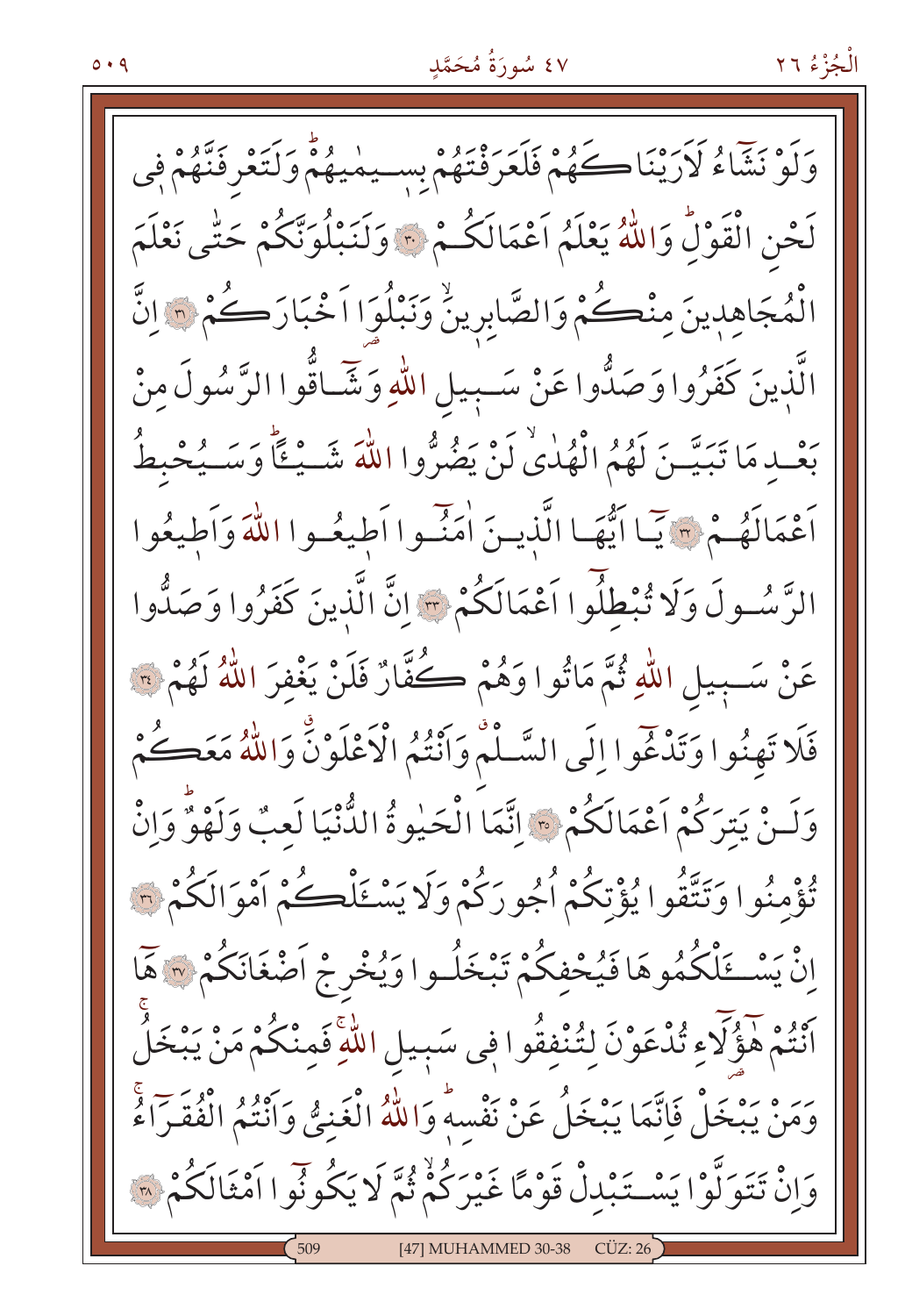سُورَةُ الْفَتْحِ اٰ يَاتُهَا ٢٩ مَدَنِيَّةٌ الله الآخرال يحيد إِنَّا فَتَحْنَا لَكَ فَتْحًا مُبِينًا ۚ ۚ لِيَغْفِرَ لَكَ اللَّهُ مَا تَقَلَّمَ مِنْ ذَنْبِكَ وَمَا تَأَخَّرَ وَيُتَمَّ نَعْمَتَهُ عَلَيْكَ وَيَهْديَكَ صرَاطاً مُسْتَقِيمَاْ نَ وَيَنْصُرَكَ اللَّهُ نَصْرًا عَزِيزًا ﴾ هُوَ الَّذِّي أَنْزَلَ السَّكِينَةَ فِي قُلُوبِ الْمُؤْمِنِينَ لِيَـزْدَادُوا إِيمَانًا مَـعَ إِيمَانِهِـمْ وَلِلّهِ جُنُودُ السَّـٰمٰوَاتِ وَالْأَرْضُ وَكَانَ اللَّهُ عَلِيمًا حَكِيمًا ۚ ۚ لِيُدْخِلَ الْمُؤْمِنِيسَ وَالْمُؤْمِنَـاتِ جَنَّـاتٍ تَجْـرى مِنْ تَحْتِهَـا الْأَنْهَارُ خَالِدِينَ فِيهَا وَيُكَفِّرَ عَنْهُمْ سَيِّئَاتِهِمْ وَكَانَ ذٰلِكَ عِنْدَ اللّهِ فَوْزًا عَظِيمًا ۚ ﴾ وَيُعَذَّبَ الْمُنَافِقِينَ وَالْمُنَافِقَاتِ وَالْمُشْرِكِينَ وَالْمُشْرِ كَاتِ الظَّابِّينَ بِاللّهِ ظَنَّ السَّوْءِ عَلَيْهِمْ ذَائِرَةُ السَّوْءِ وَغَضِبَ اللَّهُ عَلَيْهِـمْ وَلَعَنَهُـمْ وَاَعَـدَّ لَهُـمْ جَهَنَّمْ وَسَـاءَتْ مَصِيراً فَوَلِلَّهِ جُنُودُ السَّمْوَاتِ وَالْأَرْضُ وَكَانَ اللَّهُ عَزِيزاً حَكِيمًا ﴾ إِنَّا أَرْسَلْنَاكَ شَاهِدًا وَمُبَشَّرًا وَنَذِيرًا ﴾ لِتُؤْمِنُوا بِاللَّهِ وَرَسُولِهِ وَتُعَزَّرُوهُ وَتُوَقَّرُوهُ وَتُسَبِّحُوهُ بُكْرَةً وَأَصِيلًا فَ ا<br>إِنَّ الَّذِينَ [48] FETIH 1-9

 $\circ \wedge \cdot$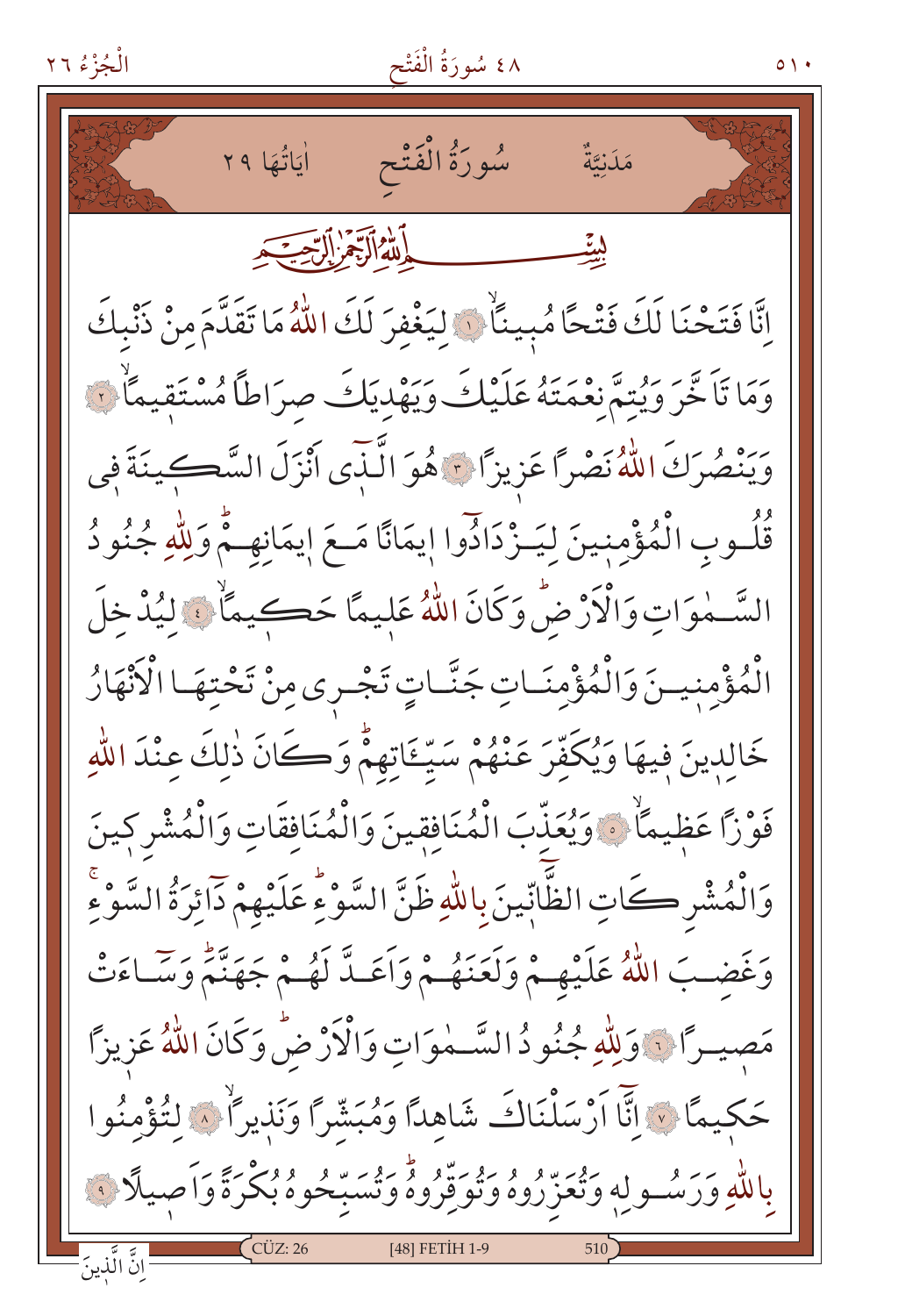# ٤٨ سُورَةُ الْفَتْح

إِنَّ الَّذِينَ يُبَايِعُونَكَ إِنَّمَا يُبَايِعُونَ اللَّهَ يَـٰدُ اللَّهِ فَوْقَ أَيْدِيهِمْ فَمَنْ نَكَثَ فَاتَّمَا يَنْكُثُ عَلَى نَفْسِهِ وَمَنْ اَوْفَى بِمَا عَاهَدَ عَلَيْهُ اللَّهَ فَسَيُؤْتِيهِ اَجْرًا عَظِيمًا ۚ لَا سَيَقُولُ لَكَ الْمُخَلَّفُونَ مـنَ الْأَعْـرَابِ شَـغَلَتْنَا اَمْوَالُنَـا وَاَهْلُونَـا فَاسْـتَغْفِرْ لَنَـاً يَقُولُـونَ بِٱلْســنَتِهِمْ مَـا لَيْسَ فِـي قُلُوبِهِـمْ قُلْ فَمَنْ يَمْلِكُ لَكُمْ مِنَ اللَّهِ شَيْــقًا إِنْ آرَادَ بِكُمْ ضَرًّا أَوْ آرَادَ بِكُمْ نَفْعًاْ بَلْ كَانَ اللَّهُ بِمَا تَعْمَلُونَ خَبِيرًا ۞ بَلْ ظَنَنْتُمْ اَنْ لَـنْ يَنْقَلِبَ الرَّسُولُ وَالْمُؤْمِنُونَ اِلْمِي اَهْلِيهِمْ اَبَداً وَزُيِّنَ ذٰلِكَ فِي قُلُوبِكُمْ وَظَنَنْتُمْ ظَنَّ السَّوْءِ وَكُنْتُمْ قَوْمًا بُورًا لَهُ وَمَنْ لَمْ يُؤْمِنْ بِاللَّهِ وَرَسُولِهِ فَإِنَّا اَعْتَدْنَا لِلْكَافِرِينَ سَـجِيرًا \* وَلِلَّهِ مُلْكُ السَّمْوَاتِ وَالْأَرْضُ يَغْفِرُ لِمَنْ يَشَّاءُ وَيُعَـذِّبُ مَنْ يَتَّمَاءُ وَكَانَ اللَّهُ غَفُوراً رَجِيعًا ﴾ سَيَقُولُ الْمُخَلَّفُونَ إِذَا انْطَلَقْتُمْ إِلَٰى مَغَانِمَ لِتَأْخُذُوهَا ذَرُونَا نَتَّبِعْڪُمْ يُرِيدُونَ اَنْ يُبَدِّلُوا كَلَامَ اللَّهِ قُلْ لَنْ تَتَّبِعُونَا كَذَٰلِكُمْ قَالَ اللَّهُ مِنْ قَبْلُ فَسَــيَقُولُونَ بَلْ تَحْسُــدُونَنَاً بَلْ كَانُوا لَا يَفْقَهُونَ اِلَّا قَلِيلًا ۞ [48] FETIH 10-15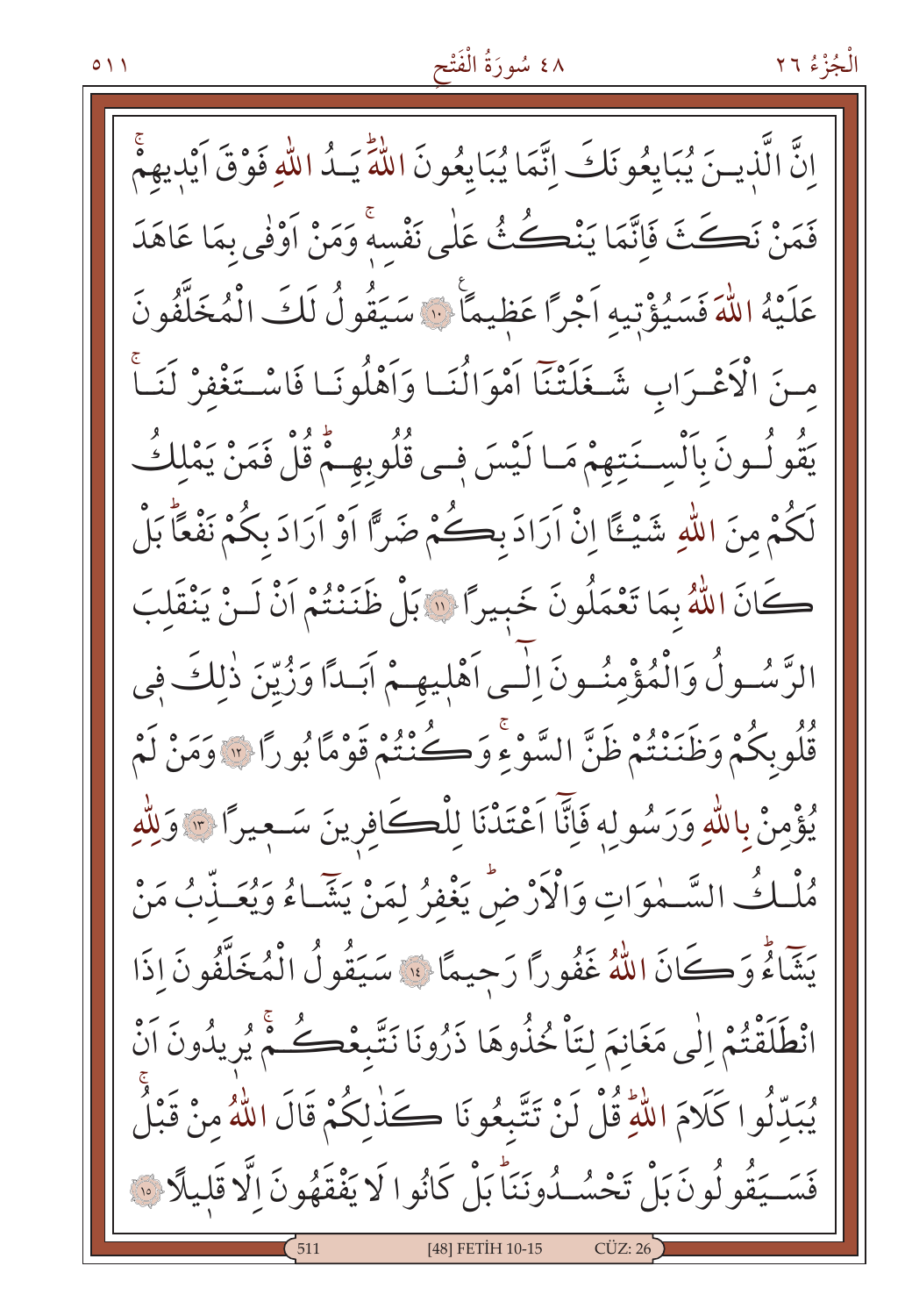## ٤٨ سُورَةُ الْفَتْح

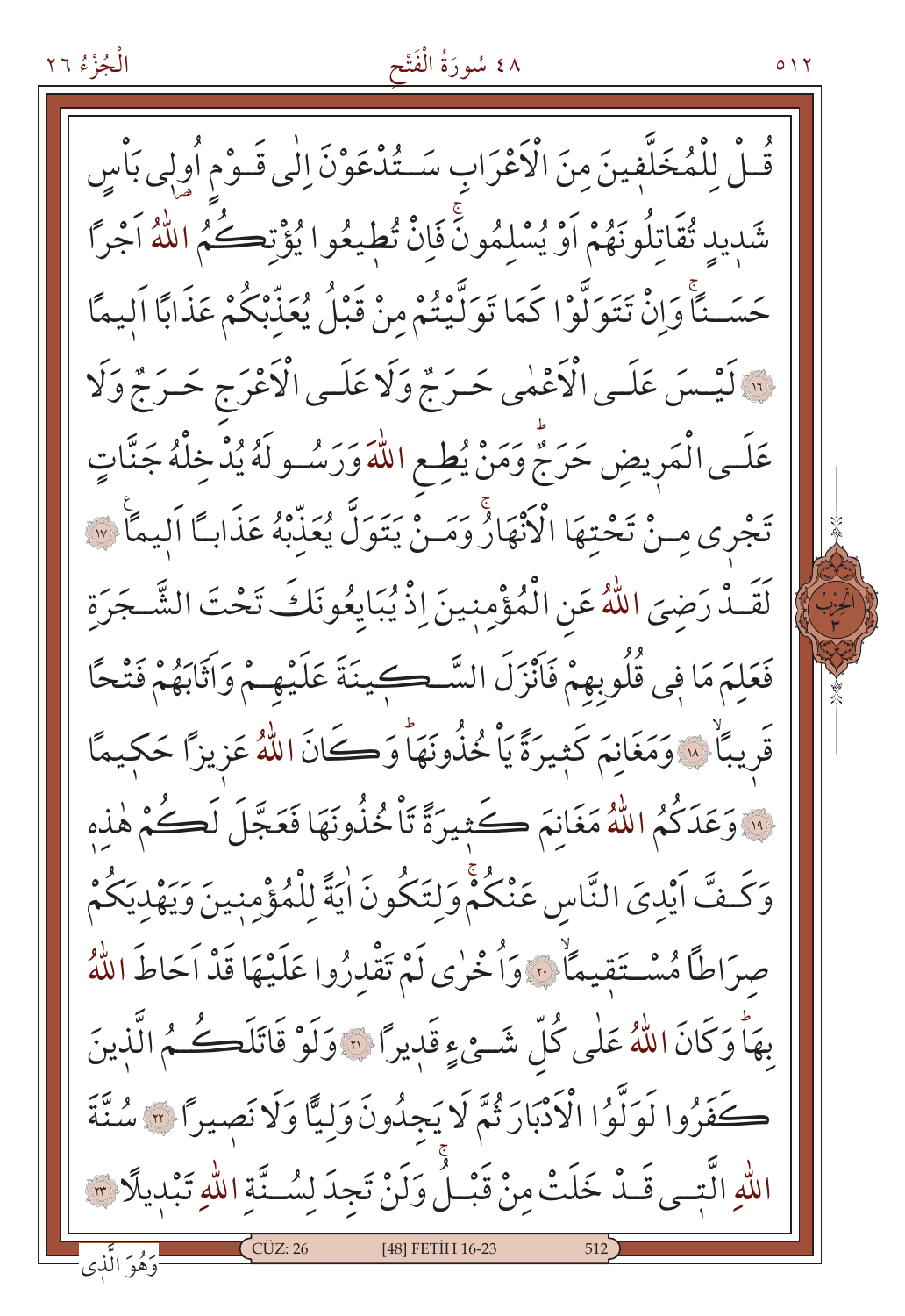# ٤٨ سُورَةُ الْفَتْحِ

وَهُوَ الَّذِى كَـفَّ أَيْدِيَهُمْ عَنْكُمْ وَأَيْدِيكُمْ عَنْهُمْ بِبَطْنِ مَكَّةَ مِنْ بَعْبِ أَنْ أَظْفَرَكُمْ عَلَيْهِمْ وَكَانَ اللَّهُ بِمَـا تَعْمَلُونَ بَصيراً فَعَهُمُ الَّذِينَ كَفَرُوا وَصَدُّوكُمْ عَنِ الْمَسْجِدِ الْحَرَامِ وَالْهَدْيَ مَعْكُوفًا أَنْ يَبْلُغَ مَحلَّهٌ وَلَوْلَا رجَالٌ مُؤْمِنُونَ وَنَسَاءٌ مُؤْمِنَاتٌ لَمْ تَعْلَمُوهُمْ اَنْ تَطَؤُهُمْ فَتُصِيبَكُمْ مِنْهُمْ مَعَرَّةٌ بِغَيْرِ عِلْمٌ لِيُدْخِلَ اللَّهُ فِي رَحْمَتِهِ مَنْ يَشَاءُ لَوْ تَزَيَّلُوا لَعَذَّبْنَا الَّذِينَ كَفَـرُوا مِنْهُمْ عَذَابًا اليمَّا ۞ إذْ جَعَلَ الَّذِينَ كَفَرُوا فِي قُلُوبِهِمُ الْحَمِيَّةَ حَمِيَّـةَ الْجَاهِلِيَّـة فَأَنْزَلَ اللَّهُ سَكِينَتَهُ عَلَى رَسُولِهِ وَعَلَى الْمُؤْمِنِينَ وَالْزَمَهُمْ كَلِمَةَ التَّقْوٰى وَكَأْنُوا اَحَقَّ بِهَا وَاَهْلَهَا وَكَانَ اللَّهُ بِكُلِّ شَئْءٍ عَليمًا ۞ لَقَدْ صَدَقَ اللَّهُ رَسُولَهُ الرُّءْيَـا بِالْحَقُّ لَتَدْ خُلُنَّ الْمَسْجِدَ الْحَرَامَ إِنْ شَاءَ اللَّهُ اٰمِنِينُ مُحَلِّقِينَ رُؤُسَكُمْ وَمُقَصَّرِيـنٌ لَا تَخَافُونَّ فَعَلِمَ مَا لَـمْ تَعْلَمُوا فَجَعَلَ مِنْ دُونِ ذٰلكَ فَتْحًا قَرِيبًا ۞ هُوَ الَّذِّي أَرْسَـلَ رَسُـولَهُ بِالْهُدٰي وَدِينِ الْحَقِّ لِيُظْهِرَهُ عَلَى اللَّاينِ كُلِّهٍ وَكَفٰى بِاللَّهِ شَهِيداً ۚ ۞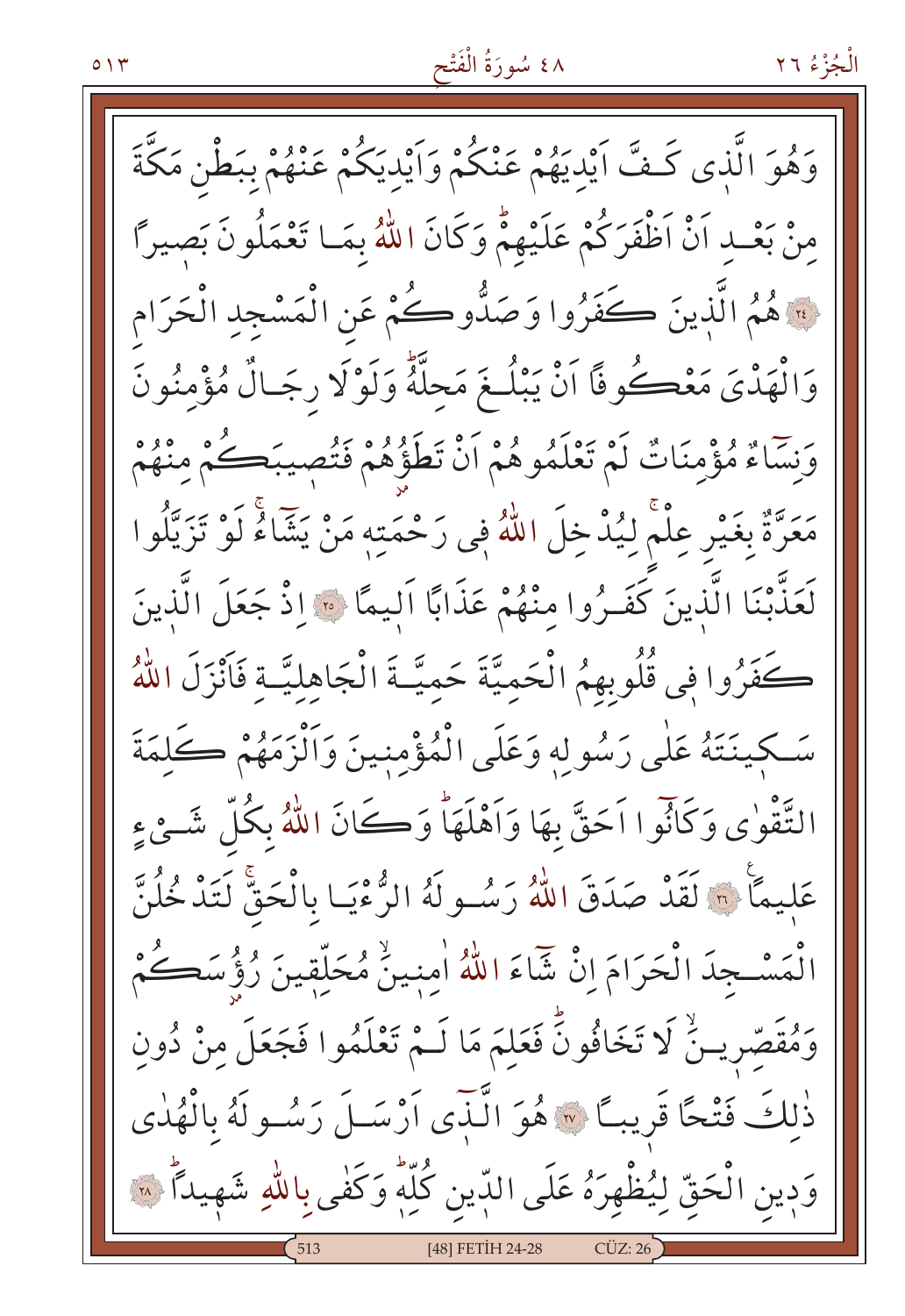## ٤٨ سُورَةُ الْفَتْح

 $0 \setminus 2$ 

يَحَمَّدُّرَسُو لُاللَّهِ وَالَّذِينَ مَعَهُ أَشدَّاءُعَلَى الْكُفَّارِ زُجَمَّاءُبَيْنَهُمْ تَرْيْهُمْ رُكَّعًا سُـجَّدًا يَبْتَغُونَ فَضْلًا مِنَ اللّهِ وَرِضْوَانَّا سيمَاهُمْ فِي وُجُوهِهِمْ مِنْ آثَرِ السُّجُودِّ ذٰلِكَ مَثَلُهُمْ فِي التَّوْرٰيةِ وَمَثَلُهُمْ فِي الْإِنْجِيلِّ كَزَرْعِ اَخْرَجَ شَطْئَهُ فَازَرَهُ فَاسْتَغْلَظَ فَاسْتَوٰى عَلٰى سُوقِهٖ يُعْجِبُ الزُّرَّاعَ لِيَغِيظَ بِهِمُ الْكُفَّارِّ وَعَدَ اللّٰهُ الَّذينَ أَمَنُوا وَعَمِلُوا الصَّالِحَاتِ مِنْهُـمْ مَغْفِرَةً وَأَجْـرًا عَظِيمًا فَة مَلَنِيَّةٌ بِيِّنِيْتِ مِسْتَسْمَعَ اللَّهُ الْآيَوْمِ إِلَى حِيَاتِهِ يٓـا ايُّهَا الَّذِينَ اٰمَنُوا لَا تُقَدِّمُوا بَيْنَ يَدَىِ اللّهِ وَرَسُـولِهِ وَاتَّقُوا اللَّهِّ إِنَّ اللَّهَ سَـمِيعٌ عَلِيـمٌ ۞ يَاۤ أَيُّهَـا الَّذِينَ اٰمَنُـوا لَا تَرْفَعُوا اَصْوَاتَكُمْ فَوْقَ صَوْتِ النَّبِـيِّ وَلَا تَجْهَزُوا لَهُ بِالْقَوْلِ كَجَهْرِ بَعْضِكُمْ لِبَعْضِ اَنْ تَحْبَطَ اَعْمَالُكُمْ مِ وَاَنْتُمْ لَا تَشْكُرُونَ لَهَ إِنَّ الَّذِينَ يَغُضُّونَ اَصْوَاتَهُمْ عِنْدَ رَسُولِ اللَّهِ أُولَٰٓئِكَ الَّذِينَ امْتَحَـنَ اللَّهُ قُلُوبَهُمْ لِلتَّقْـوٰيِّ لَهُمْ مَغْفِرَةٌ وَاَجْـرٌ عَظِيمٌ ﴾ اِنَّ الَّذِينَ يُنَادُونَـكَ مِنْ وَرَاءِ الْحُجُرَاتِ اكْثَرُهُـمْ لَا يَعْقِلُونَ ۞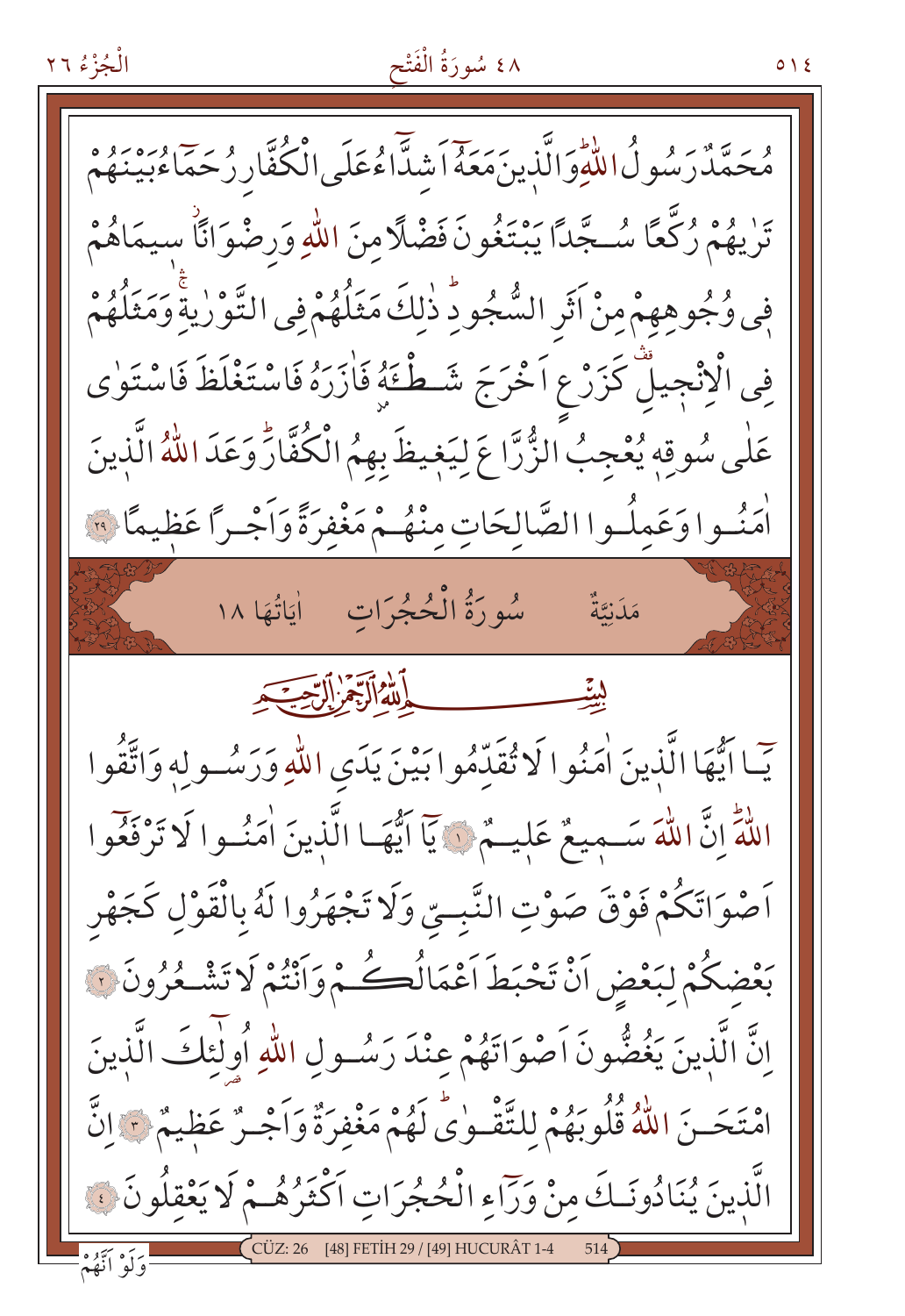#### ٤٩ سُورَةُ الْحُجُرَاتِ

وَلَوْ أَنَّهُمْ صَبَرُوا حَتَّى تَخْرُجَ إِلَيْهِمْ لَكَانَ خَيْراً لَهُمْ وَاللَّهُ غَفُورٌ رَحِيمٌ ﴾ يَاۤاَيُّهَا الَّذِينَ اٰمَنُوا اِنْ جَاءَكُمْ فَاسِقٌ بِنَبَأٍ فَتَبَيَّنُوا اَنْ تُصِيبُوا قَوْمًا بِجَهَالَةِ فَتُصْبِحُوا عَلَى مَـا فَعَلْتُمْ نَادِمِينَ ۞ وَاعْلَمُوا اَنَّ فِيكُمْ رَسُـولَ اللَّهِ لَوْ يُطيعُكُمْ فِي كَثِيرِ مِنَ الْآمْر لَعَنتُمْ وَلٰكِنَّ اللَّهَ حَبَّبَ إِلَيْكُمُ الْابِمَانَ وَرَيَّـنَهُ فِي قُلُوبِكُمْ وَكَرَّهَ اِلَيْكُمُ الْكُفْرَ وَالْفُسُوقَ وَالْعِصْيَانِّ أُولَٰئِكَ هُمُ الرَّاشْدُونَٰ ﴾ فَضْلًا مِنَ اللَّهِ وَنِعْمَةً وَاللَّهُ عَلِيمٌ حَكِيمٌ ﴾ وَإِنْ طَائِفَتَانِ مِنَ الْمُؤْمِنِيسَ اقْتَتَلُوا فَاَصْلِحُوا بَيْنَهُمَاْ فَبِانْ بَغَتْ إِحْدٰيهُمَا عَلَى الْأُخْـرٰى فَقَاتِلُوا الَّتبي تَبْغِي حَتّٰى تَفَيءَ اِلٰى اَمْرِ اللّٰہِ فَإِنْ فَاءَتْ فَاَصْلِحُوا بَيْنَهُمَا بِالْعَدْلِ وَأَقْسِطُواً إِنَّ اللَّهَ يُحِبُّ الْمُقْسطينَ نَّ انَّمَا الْمُؤْمِنُونَ اِ خُوَةٌ فَأَصْلِحُوا بَيْنَ اَخَوَيْڪُمْ وَاتَّقُوا اللَّهَ لَعَلَّكُمْ تُرْحَمُونَ ۚ إِنَّ إِيُّهَا الَّذِينَ اٰمَنُوا لَا يَسْخَرْ قَوْمٌ مِنْ قَوْم عَسْمِي اَنْ يَكُونُوا خَيْرًا مِنْهُمْ وَلَانِسَّاءٌ مِنْ نِسَاءٍ عَسَى اَنْ يَكُنَّ خَيْراً مِنْهُنٌّ وَلَا تَلْمِزُوا انْفُسَكُمْ وَلَا تَنَابَزُوا بِالْأَلْقَابِ بِئْسَ الاسْمُ الْفُسُوقُ بَعْدَ الْإِيمَانِّ وَمَنْ لَمْ يَتُبْ فَأُولَٰٓئِكَ هُـمُ الظَّالِمُونَ ۞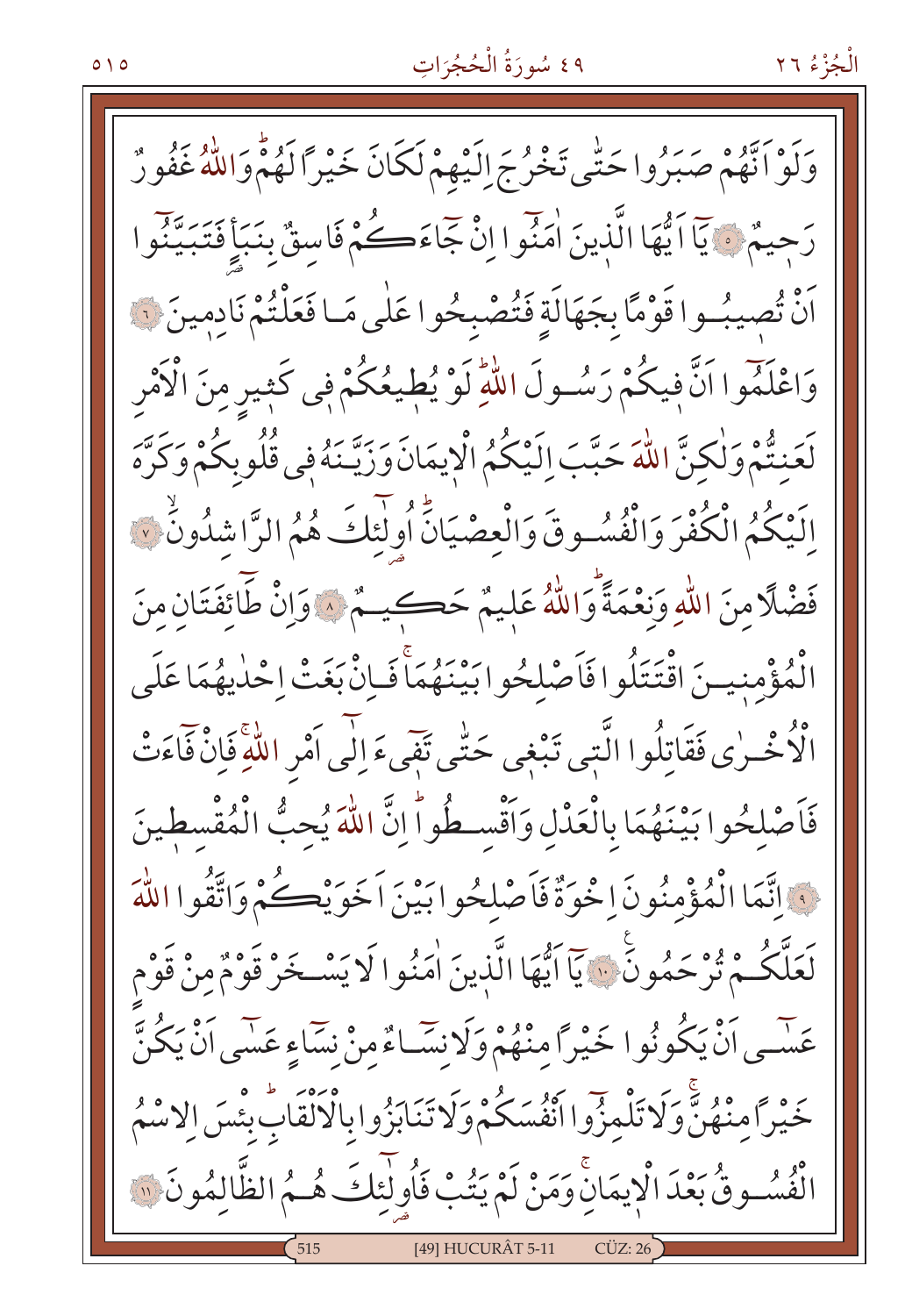#### ٤٩ سُورَةُ الْحُجُرَاتِ

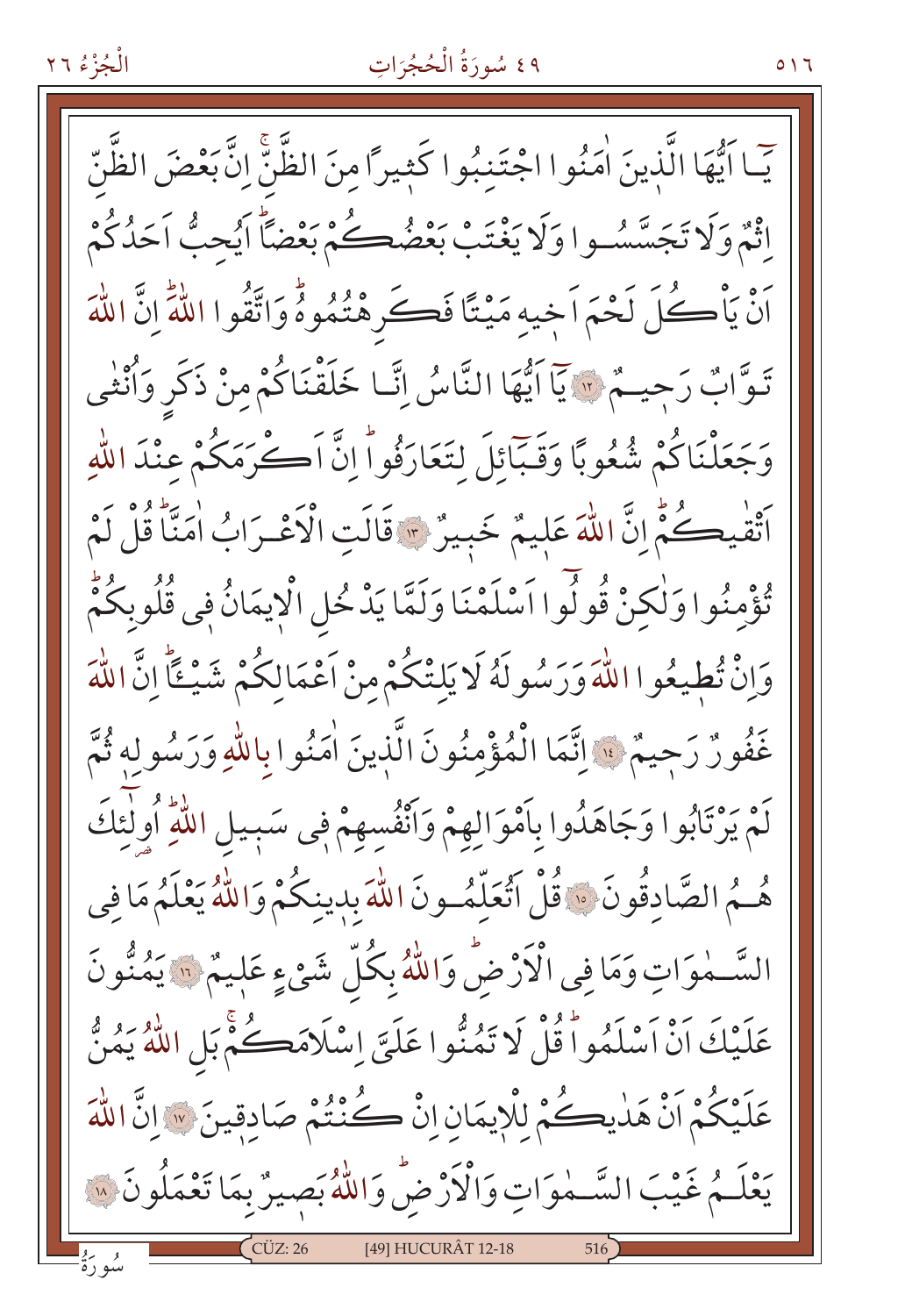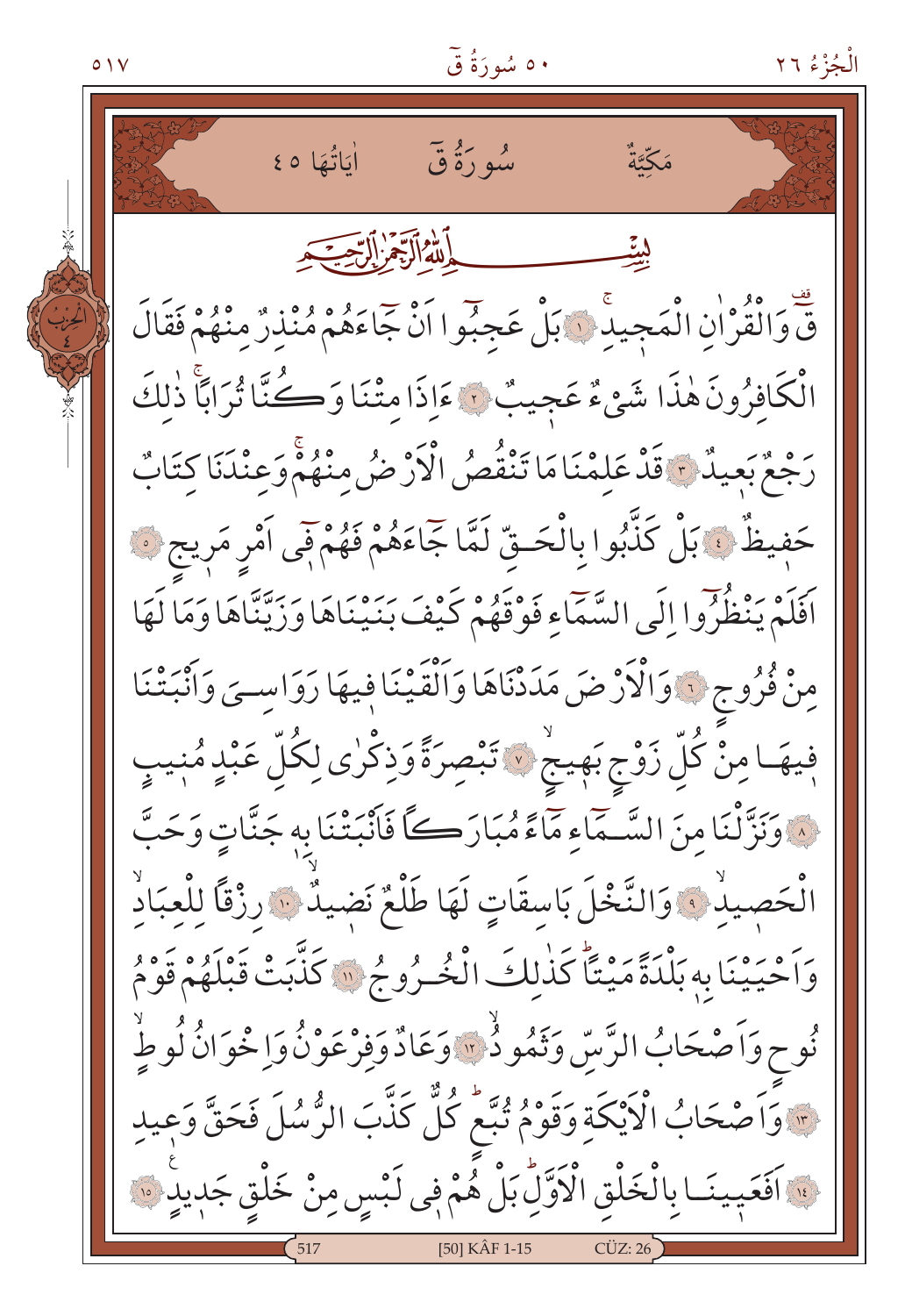#### ٥٠ سُورَةُ ق

وَلَقَدْ خَلَقْنَا الْإِنْسَانَ وَنَعْلَمُ مَا تُوَسْوِسُ بِهِ نَفْسُهُ وَنَحْنُ أَقْرَبُ إِلَيْهِ مِنْ حَبْلِ الْوَرِي*دِ*رْ الْأَيَتَلَقَّى الْمُتَلَقِّيَانِعَنِ الْيَمِينِ وَعَنِ الشَّمَالِ قَعِيدٌ ٧ مَا يَلْفظُ مِنْ قَوْلِ اِلَّا لَدَيْهِ رَقِيبٌ عَتِيدٌ ٧ وَجَاءَتْ سَكْرَةُ الْمَوْتِ بِالْحَقِّ ذٰلِكَ مَا كُنْتَ مِنْهُ تَجِيدُ ۚ وَنُفِخَ فِي الصُّورِ ذٰلِكَ يَوْمُ الْوَعِيدِ ﴾ وَجَمَاءَتْ كُلَّ نَفْسٍ مَعَهَا سَّـائِقٌ وَشَــهِيدٌ ۞ لَقَدْ كُنْتَ فِي غَفْلَةِ مِنْ هٰذَا فَكَشَفْنَا عَنْكَ غطَّاءَكَ فَبَصَرُكَ الْيَوْمَ حَدِيثُهُ ۚ وَقَالَ قَرِينُهُ هٰذَا مَا لَدَىَّ عَتِيدٌ ۞ اَلْقِيَا فِي جَهَنَّمَ كُلَّ كَفَّارِ عَنِيدٌ ۚ مَنَّا عِ لِلْخَيْرِ مُعْتَدٍ مُرِيبٍ ۚ ۚ اَلَّذِى جَعَلَ مَعَ اللّٰهِ اللها الخرَ فَالْقِيَاهُ فِي الْعَذَابِ الشَّدِيدِ ٢٠ قَالَ قَرِينُهُ رَبَّنَاهَا اَطْغَيْتُهُ وَلْكِنْ كَانَ فِي ضَلَالٍ بَعِيدٍ ﴾ قَالَ لَا تَخْتَصِمُوا لَدَيَّ وَقَدْ قَدَّمْتُ اِلَيْكُمْ بِالْوَعِيدِ ﴾ مَا يُبَدَّلُ الْقَوْلُ لَدَىَّ وَمَا أَيَابِظَلَّامِ لِلْعَبِيدِ ﴾ يَــوْمَ نَقُولُ لِجَهَنَّمَ هَل امْتَلَاّتِ وَتَقُولُ هَلْ مِنْ مَزِيدِ ٣٠ وَأُزْلِفَتِ الْجَنَّةُ لِلْمُتَّقِينَ غَيْرَبَعِيدٍ ۞ هٰذَامَا تُوعَدُونَ لِكُلَّ اَوَّابٍ حَفِيظٍ ٣مَنْ خَشِيَ الرَّحْمٰنَ بِالْغَيْبِ وَجَّاءَ بِقَلْبٍ مُنِيبٍ ٣ أَدْخُلُوهَا بِسَلَامٌ ذٰلِكَ يَوْمُ الْخُلُودِ \* لَهُمْ مَا يَشَاؤُنَ فِيهَا وَلَدَيْنَا مَزِيدٌ \* [50] KÂF 16-35

 $0<sub>1</sub>$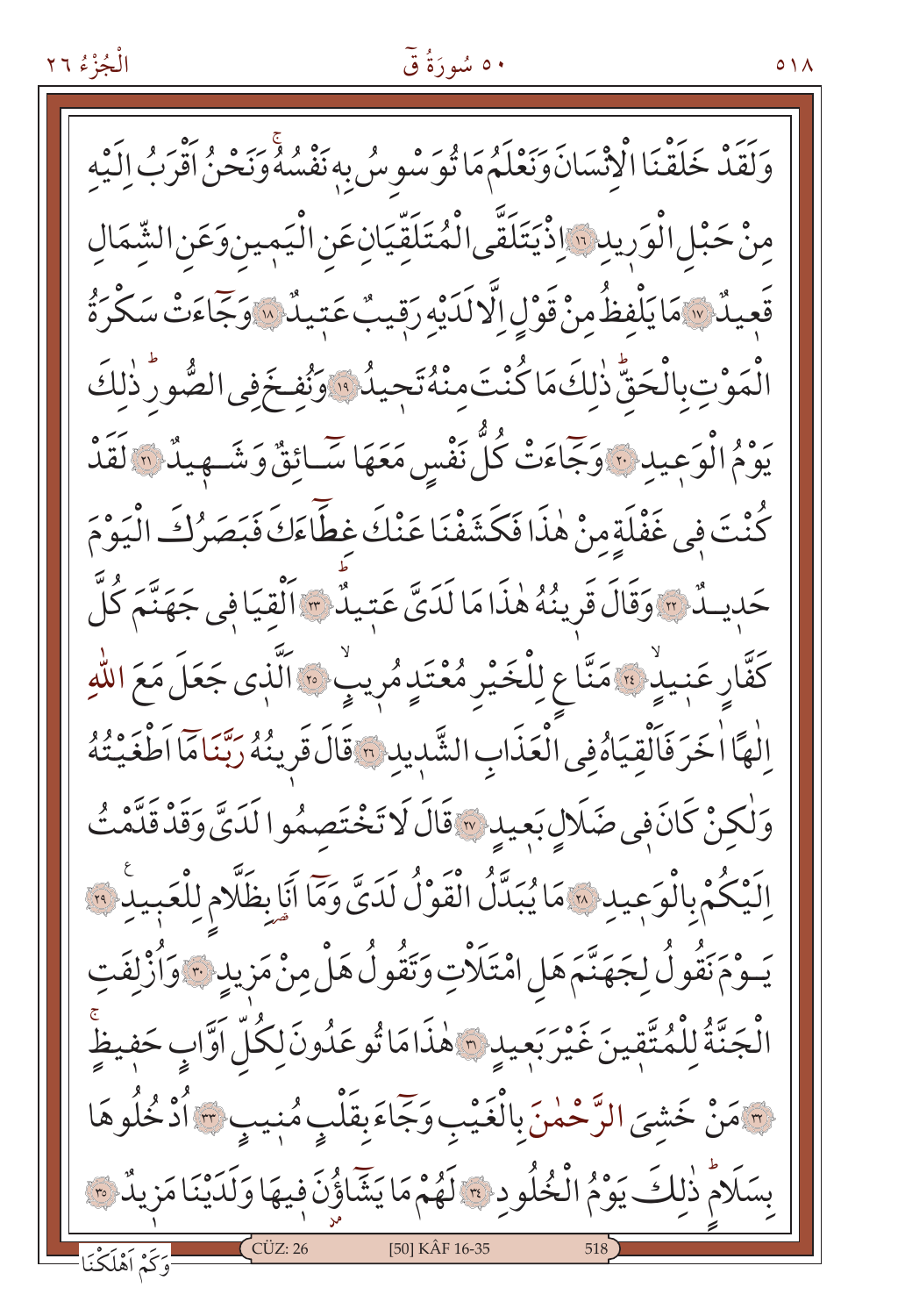وَكَمْ أَهْلَكْنَا قَبْلَهُمْ مِنْ قَرْنِ هُمْ أَشَدُّ مِنْهُمْ بَطْشًا فَنَقَّبُوا فِي الْبِلَادِ هَلْ مِنْ مَجِيصِ ۞ إِنَّ فِي ذٰلِكَ لَذِكْرِي لِمَنْ كَانَ لَهُ قَلْبٌ أَوْ اَلْقَى السَّـمْعَ وَهُوَ شَـهِيدٌ ٣ وَلَقَدْ خَلَقْنَا السَّـمٰوَاتِ وَالْأَرْضَ وَمَا بَيْنَهُمَا فِي سِـتَّةِ اَيَّامْ وَمَا مَسَّـنَا مِنْ لُغُوبِ ۞ فَاصْبِرْ عَلَى مَا يَقُولُونَ وَسَـبِّحْ بِحَمْدِ رَبِّكَ قَبْلَ طُلُو عِ الشَّـمْسِ وَقَبْلَ الْغُرُوبِ ۞ وَمِنَ الَّيْلِ فَسَبِّحْهُ وَاَدْبَارَ السُّجُودِ ﴾ وَاسْتَمِعْ يَوْمَ يُنَادِ الْمُنَادِمِنْ مَكَانِ قَرِيبٌ ۞ يوم يَسْمَعُونَ الصَّيْحَةَ بِالْحَقُّ ذٰلِكَ يَوْمُ الْخُرُوجِ \* إِنَّا نَحْنُ نُحْيِبِ وَنُمِيتُ وَالَيْنَا الْمَصِيرُ \* يَوْمَ تَشَـقَّقُ الْأَرْضُ عَنْهُمْ سرَاعًا ذٰلكَ حَشْـرٌ عَلَيْنَا يَســيرٌ \* نَحْنُ أَعْلَمُ بِمَا يَقُولُونَ وَمَا أَنْتَ عَلَيْهِمْ بِجَبَّارِ فَذَكِّرْ بِالْقُرْاٰنِ مَنْ يَخَافُ وَعِيدِ فَنَ مَكِّيَّةٌ لِيتِّ وَالذَّارِيَـاتِ ذَرْوَاً ۚ إِ فَالْحَامِـلَاتِ وقْـرَاً ۚ إِ فَالْجَارِيَاتِ يُسْـرَاً ۚ يَ فَالْمُقَسِّمَاتِ اَمْرَأُكَ اِنَّمَا تُوعَدُونَ لَصَادِقٌ ﴾ وَانَّ اللَّينَ لَوَاقِعٌ ۞